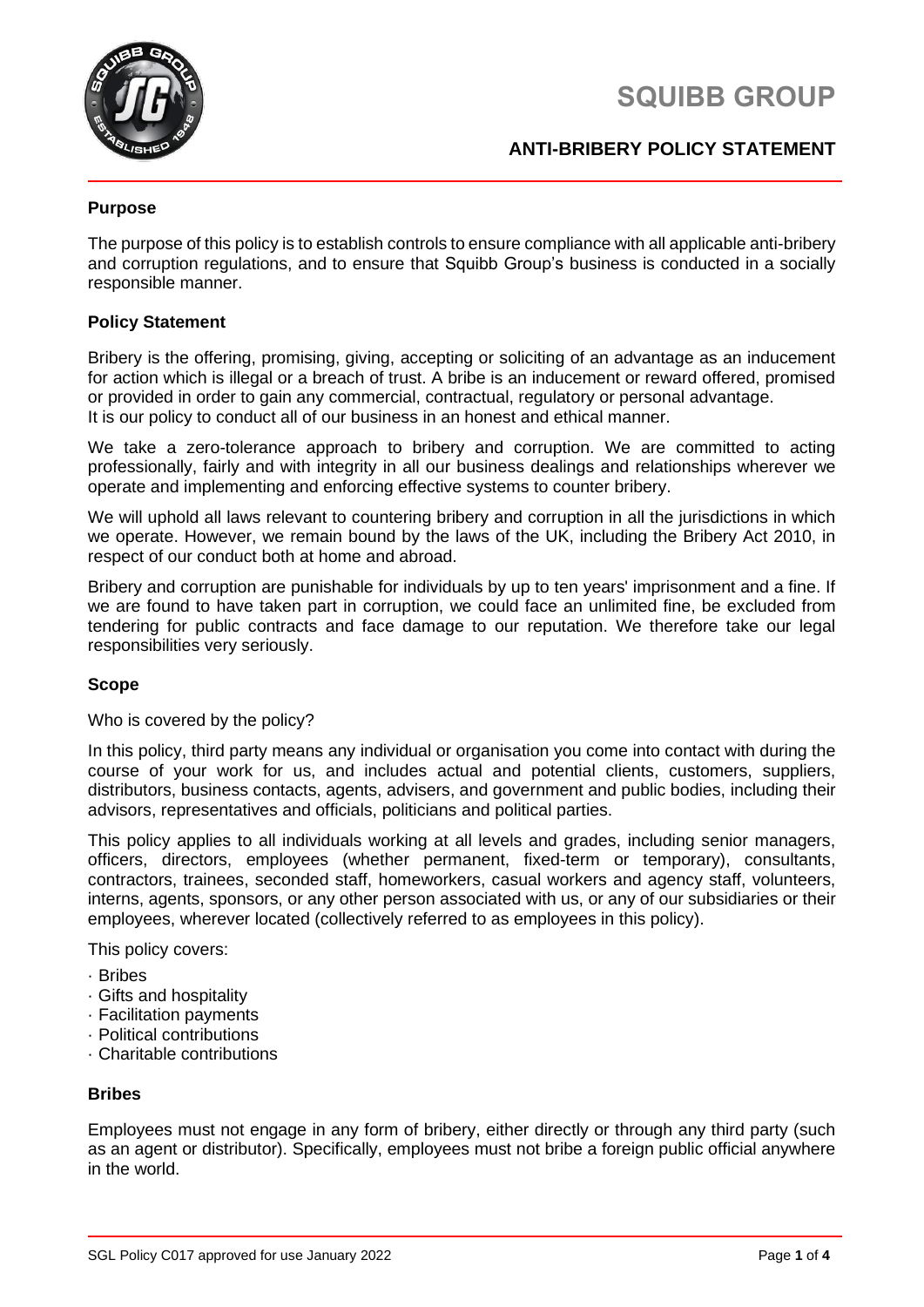# **SQUIBB GROUP**



## **ANTI-BRIBERY POLICY STATEMENT**

## **Non-Collusive Tendering**

Site visits to be limited to client and Squibb Group estimator/personnel only. Statements of noncollusion to be completed on all tenders.

## **Gifts and Hospitality**

Employees must not offer or give any gift or hospitality:

· which could be regarded as illegal or improper, or which violates the recipient's policies

· to any public employee or government officials or representatives, or politicians or political parties

· which exceeds £5.00 in value for each individual gift or £100 in value for each hospitality event, unless approved in writing by the employee's manager

Employees may not accept any gift or hospitality from our business partners if:

· it exceeds £5.00 in value for each individual gift or £100 in value for each hospitality event, unless approved in writing by the employee's manager

· it is in cash

· there is any suggestion that a return favour will be expected or implied

Where a manager's approval is required above, if the manager is below Director level then approval must be sought from an appropriate Director. If it is not appropriate to decline the offer of a gift, the gift may be accepted, provided it is then declared to the employee's manager and donated to charity. We appreciate that the practice of giving business gifts varies between countries and regions and what may be normal and acceptable in one region may not be in another. The test to be applied is whether in all the circumstances the gift or hospitality is reasonable and justifiable.

The intention behind the gift should always be considered. Within these parameters, local management may define specific guidelines and policies to reflect local professional and industry standards. Where this policy requires written approval to be given, the Finance Director shall put in place a process to maintain a register of all such approvals.

## **Facilitation Payments and Kickbacks**

Facilitation payments are a form of bribery made for the purpose of expediting or facilitating the performance of a public official for a routine governmental action, and not to obtain or retain business or any improper business advantage. Facilitation payments tend to be demanded by low level officials to obtain a level of service which one would normally be entitled to.

Our strict policy is that facilitation payments must not be paid. We recognise, however, that our employees may be faced with situations where there is a risk to the personal security of an employee or his/her family and where a facilitation payment is unavoidable, in which case the following steps must be taken:

- · Keep any amount to the minimum
- · Create a record concerning the payment
- · Report it to your line manager

In order to achieve our aim of not making any facilitation payments, each business of the Company will keep a record of all payments made, which must be reported to the Finance Director, in order to evaluate the business risk and to develop a strategy to minimise such payments in the future.

## **Political Contributions**

We do not make donations, whether in cash or kind, in support of any political parties or candidates, as this can be perceived as an attempt to gain an improper business advantage.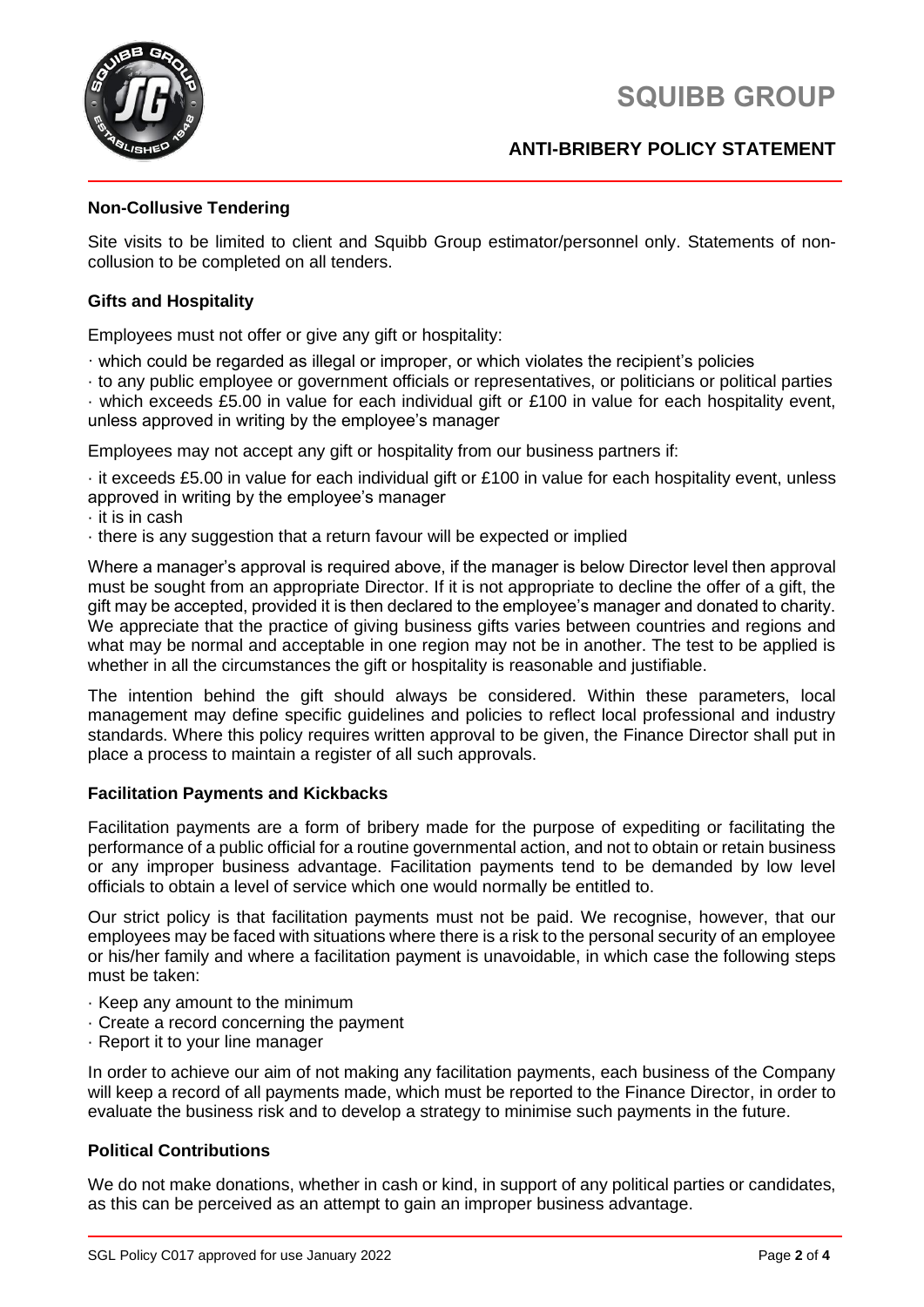



## **ANTI-BRIBERY POLICY STATEMENT**

## **Charitable Contributions**

Charitable support and donations are acceptable (and indeed are encouraged), whether of in-kind services, knowledge, time, or direct financial contributions. However, employees must be careful to ensure that charitable contributions are not used as a scheme to conceal bribery. We only make charitable donations that are legal and ethical under local laws and practices]. No donation must be offered or made without the prior approval of [the compliance manager. All charitable contributions should be publicly disclosed.

## **Your Responsibilities**

You must ensure that you read, understand and comply with this policy. The prevention, detection and reporting of bribery and other forms of corruption are the responsibility of all those working for us or under our control. All employees are required to avoid any activity that might lead to, or suggest, a breach of this policy. You must notify your manager or the Finance Director as soon as possible if you believe or suspect that a conflict with or breach of this policy has occurred, or may occur in the future. Any employee who breaches this policy will face disciplinary action, which could result in dismissal for gross misconduct. We reserve our right to terminate our contractual relationship with other workers if they breach this policy.

## **Record-keeping**

We must keep financial records and have appropriate internal controls in place which will evidence the business reason for making payments to third parties. You must declare and keep a written record of all hospitality or gifts accepted or offered, which will be subject to managerial review. You must ensure all expenses claims relating to hospitality, gifts or expenses incurred to third parties are submitted in accordance with our expenses policy and specifically record the reason for the expenditure. All accounts, invoices, memoranda and other documents and records relating to dealings with third parties, such as clients, suppliers and business contacts, should be prepared and maintained with strict accuracy and completeness. No accounts must be kept 'off-book' to facilitate or conceal improper payments.

#### **How to raise a concern**

You are encouraged to raise concerns about any issue or suspicion of malpractice at the earliest possible stage. If you are unsure whether a particular act constitutes bribery or corruption, or if you have any other queries or concerns, these should be raised with your line manager or the Finance Director.

## **Protection**

Employees who refuse to accept or offer a bribe, or those who raise concerns or report another's wrongdoing, are sometimes worried about possible repercussions. We aim to encourage openness and will support anyone who raises genuine concerns in good faith under this policy, even if they turn out to be mistaken. We are committed to ensuring no one suffers any detrimental treatment as a result of refusing to take part in bribery or corruption, or because of reporting in good faith their suspicion that an actual or potential bribery or other corruption offence has taken place, or may take place in the future. Detrimental treatment includes dismissal, disciplinary action, threats or other unfavourable treatment connected with raising a concern. If you believe that you have suffered any such treatment, you should inform Finance Director immediately. If the matter is not remedied, and you are an employee, you should raise it formally using the company's Grievance Procedure.